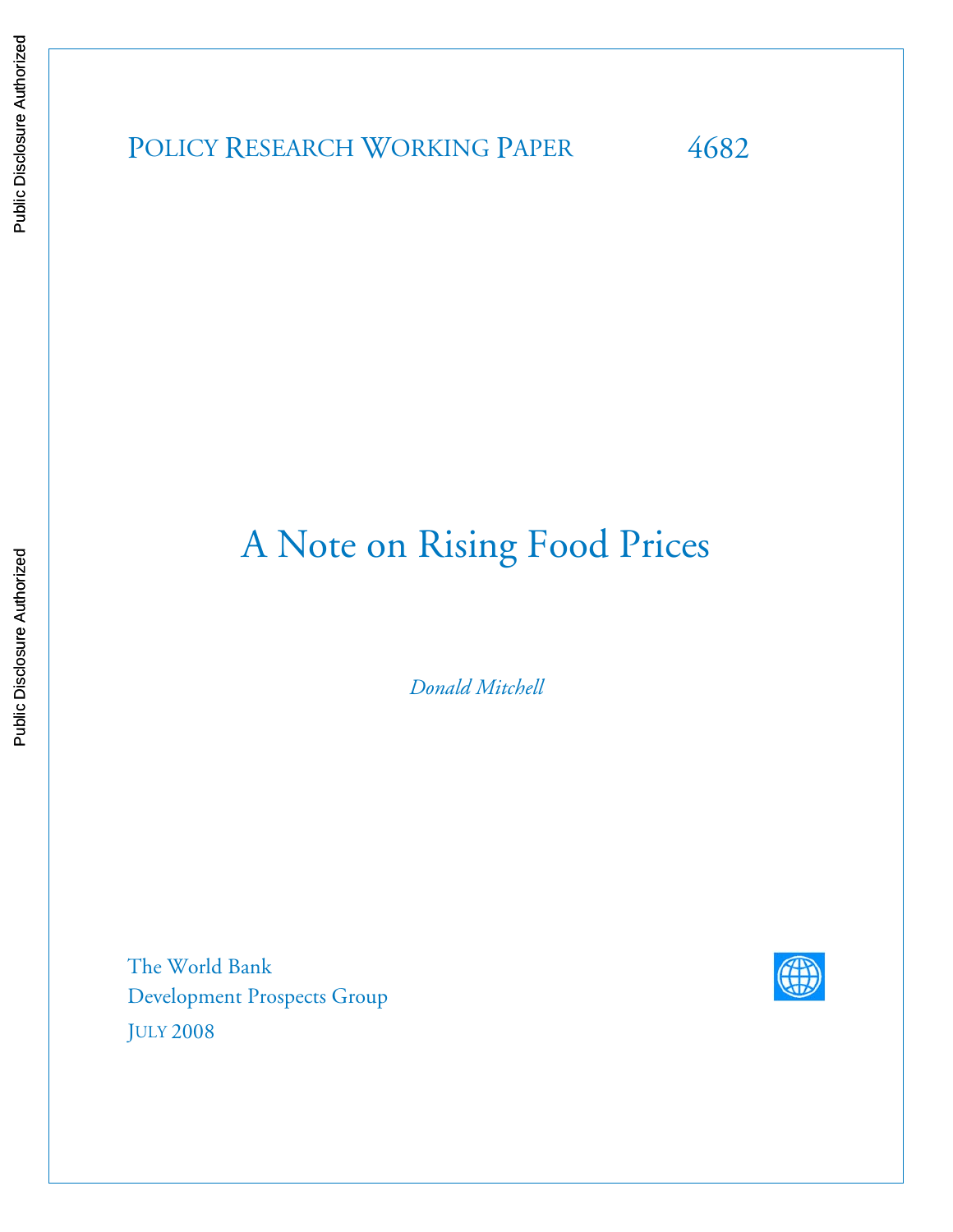POLICY RESEARCH WORKING PAPER 4682

## **Abstract**

The rapid rise in food prices has been a burden on the poor in developing countries, who spend roughly half of their household incomes on food. This paper examines the factors behind the rapid increase in internationally traded food prices since 2002 and estimates the contribution of various factors such as the increased production of biofuels from food grains and oilseeds, the weak dollar, and the increase in food production costs due to higher energy prices. It concludes that the most important factor was the large increase in biofuels production in the U.S. and the EU. Without these increases, global wheat and maize stocks would not have declined appreciably, oilseed prices would not have tripled, and price increases due to other factors, such as droughts, would have been more moderate. Recent export bans and speculative activities would probably not have occurred because they were largely responses to rising prices. While it is difficult to compare the results of this study with those of other studies due to differences in methodologies, time periods and prices considered, many other studies have also recognized biofuels production as a major driver of food prices. The contribution of biofuels to the rise in food prices raises an important policy issue, since much of the increase was due to EU and U.S. government policies that provided incentives to biofuels production, and biofuels policies which subsidize production need to be reconsidered in light of their impact on food prices.

This paper is a product of the Development Prospects Group. Policy Research Working Papers are also posted on the Web at http://econ.worldbank.org. The author may be contacted at dmitchell@worldbank.org.

\_\_\_\_\_\_\_\_\_\_\_\_\_\_\_\_\_\_\_\_\_\_\_\_\_\_\_\_\_\_\_\_\_\_\_\_\_

*The Policy Research Working Paper Series disseminates the findings of work in progress to encourage the exchange of ideas about development issues. An objective of the series is to get the findings out quickly, even if the presentations are less than fully polished. The papers carry the names of the authors and should be cited accordingly. The findings, interpretations, and conclusions expressed in this paper are entirely those of the authors. They do not necessarily represent the views of the International Bank for Reconstruction and Development/World Bank and its affiliated organizations, or those of the Executive Directors of the World Bank or the governments they represent.*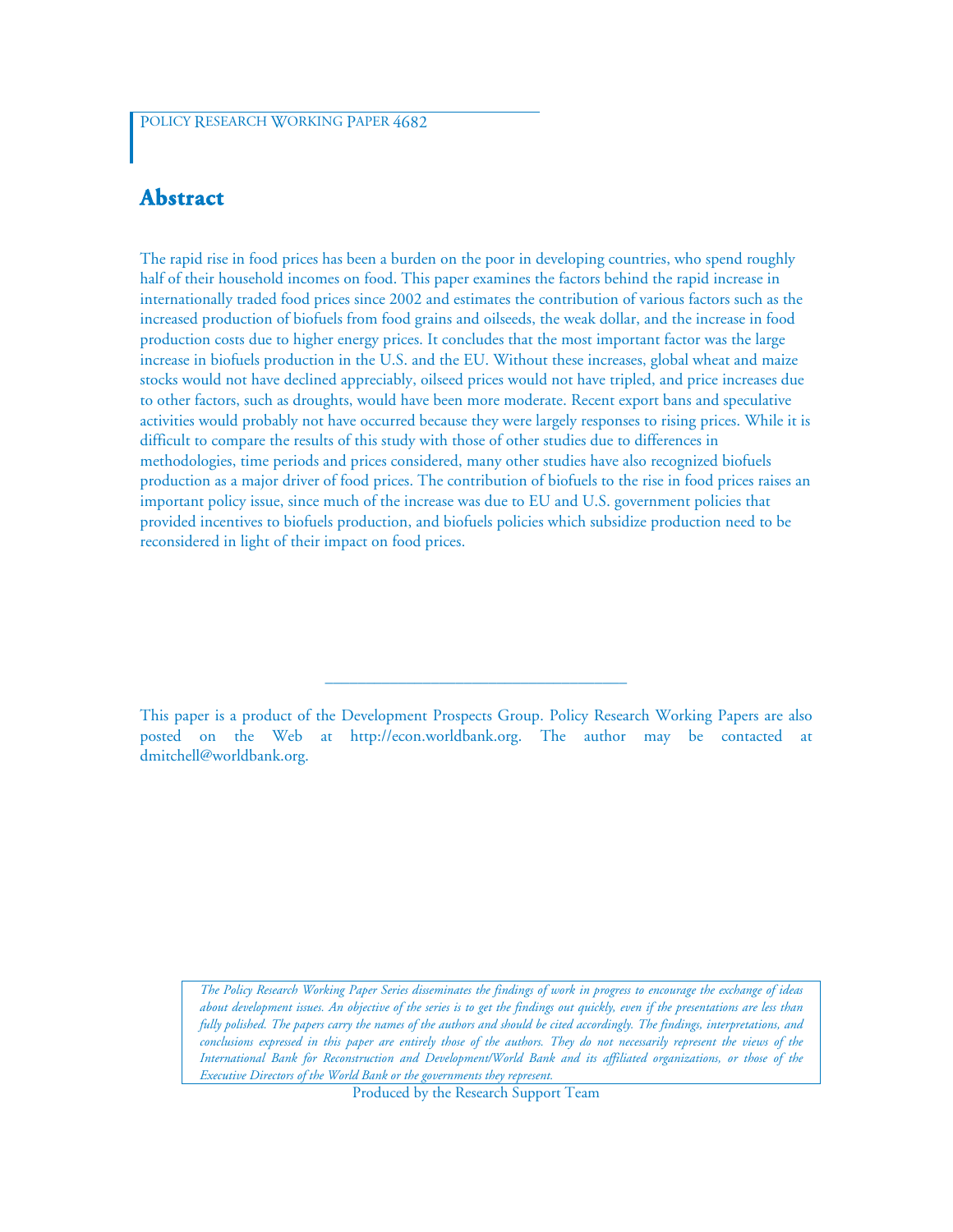# **A Note on Rising Food Prices[1](#page-2-0)**

Donald Mitchell<sup>[2](#page-2-1)</sup>

#### **I. Introduction**

 $\overline{a}$ 

Internationally traded food commodities prices have increased sharply since 2002 and especially since late-2006, and prices of major staples, such as grains and oilseeds, $3$  have doubled in just the past two years. Rising prices have caused food riots in several countries and led to policy actions such as the banning of grain and other food exports by a number of countries and tariff reductions on imported foods in others. The policy actions reflect the concern of governments about the impact of food price increases on the poor in developing countries who, on average, spend half of their household incomes on food. This paper examines how internationally traded food commodities prices (maize, wheat, rice, soybeans, etc.) have changed, and analyzes the factors contributing to these increases. In particular, it looks at the contribution of biofuels production to food price increases. In this paper biofuels refer to ethanol and biodiesel.<sup>[4](#page-2-3)</sup>

#### **II. The rise in global food prices**

**The IMF's index of internationally traded food commodities prices[5](#page-2-4) increased 130 percent from January 2002 to June 2008 and 56 percent from January 2007 to June 2008 (Figure 1).** Prior to that, food commodities prices had been relatively stable after reaching lows in 2000 and 2001 following the Asia financial crisis. The low levels of global grain stocks had been identified as a cause for concern in a number of fora $6$  and the risk of higher food prices was highlighted in a recent World Bank publication<sup>[7](#page-2-6)</sup> and online.<sup>[8](#page-2-7)</sup>

<span id="page-2-4"></span>Biodiesel is produced from vegetable oils or animal fats.

<span id="page-2-0"></span> $1$ <sup>1</sup> The views expressed in this paper are those of the author and should not be attributed to the World Bank or its Executive Directors.

<span id="page-2-1"></span> $2^{2}$  Lead Economist, Development Prospects Group (DECPG), World Bank, Washington. Comments should be sent to [dmitchell@worldbank.org](mailto:dmitchell@worldbank.org).

Thanks are expressed to Hans Timmer, Ron Steenblik, Harry de Gorter, and Masami Kojima for useful comments. Any remaining errors or omissions are the sole responsibility of the author.

<span id="page-2-3"></span><span id="page-2-2"></span><sup>&</sup>lt;sup>3</sup> Oilseeds are crops with high oil content such as soybeans, rapeseed, sunflower, flax and cottonseed. 4 Ethanol is produced from sugar crops, such as sugar cane or beets, or starchy crops such as maize.

<sup>&</sup>lt;sup>5</sup> A nominal dollar index of food commodity prices using global export value weighs.

<span id="page-2-5"></span><sup>&</sup>lt;sup>6</sup> "Are we facing a food price spike", session at Rural Week 2004, Mitchell and Le Vallee (2005) Food Price Variability in Global Markets.

<span id="page-2-6"></span><sup>&</sup>lt;sup>7</sup> Global Development Finance 2007, May 2007,

<span id="page-2-7"></span><sup>8</sup> Mitchell, Donald "A coming spike in grain prices?" Focus Topic, April 2007.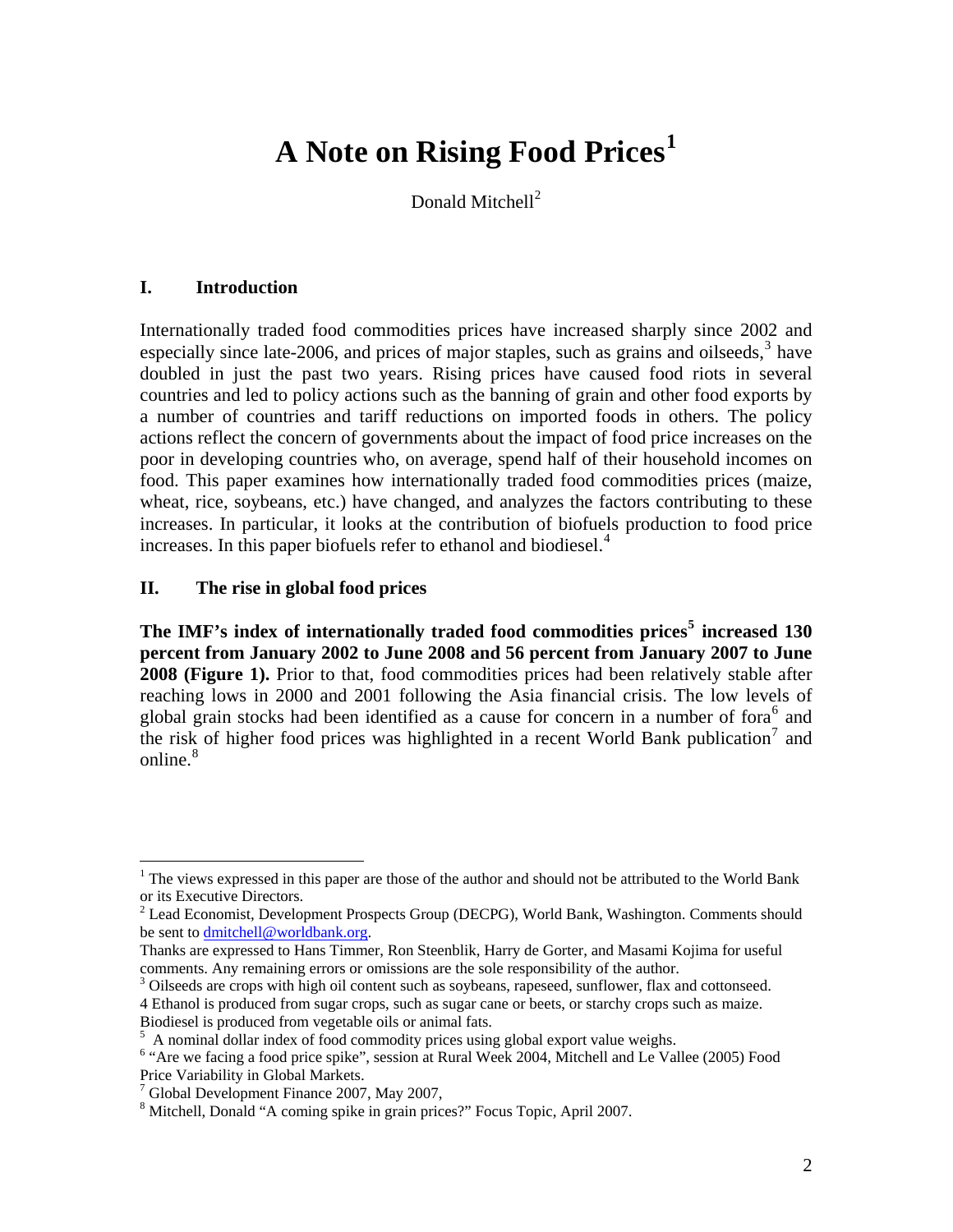

**The increase in food commodities prices was led by grains (Figure 2) which began sustained price increases in 2005 despite a record global crop** in the 2004/05 crop year<sup>[9](#page-3-0)</sup> that was 10.2 percent larger than the average of the three previous years and a nearrecord crop in 2005/06 that was still 8.9 percent larger. Global stocks of grain increased in 2004/05 but declined in 2005/06 as demand increased more than production. From January 2005 until June 2008, maize prices almost tripled, wheat prices increased 127 percent and rice prices increased 170 percent. The increase in grain prices was followed by increases in fats & oils prices in mid-2006, and that also followed a record 2004/05 global oilseed crop that was 13 percent larger than in the previous year and an even larger

crop in 2005/06. Fats & oils prices have shown similar increases to grains, with palm oil prices up 200 percent from January 2005 until June 2008, soybean oil prices up 192 percent, and other vegetable oils prices increasing by similar amounts. Other foods prices (sugar, citrus, bananas, shrimp and meats) increased 48 percent

<u>.</u>



from January 2005 to June 2008.

<span id="page-3-0"></span> $9^9$  Crop years begin with harvest and continue until the next harvest.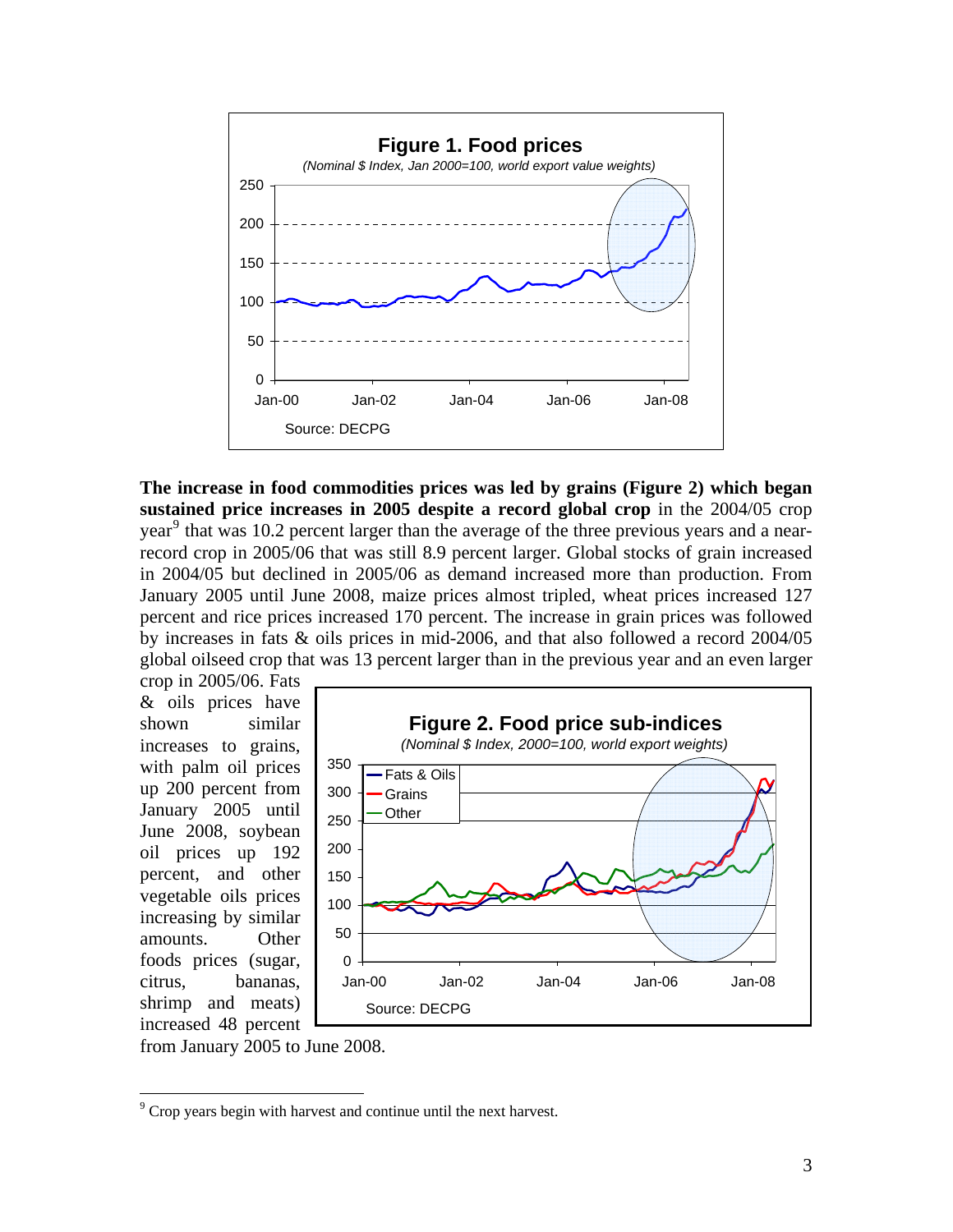#### **III. Recent estimates of the contribution of biofuels production to food prices**

**Estimates of the contribution of biofuels production to food price increases are difficult, if not impossible to compare.** Estimates can differ widely due to different time periods considered, different prices (export, import, wholesale, retail) considered, and different coverage of food products. Moreover, the analyses depend on the currency in which prices are expressed, and whether the price increases are inflation adjusted (real) or not (nominal). Different methodologies will likely yield different results. General equilibrium model exercises generate long-term price impacts of specific shocks. They take into account interactions with other markets, but do not capture short-term price dynamics that are significantly more pronounced. Detailed studies of specific crops may include the short-term dynamics, but often exclude the impact on other markets. Methodologies may also differ to the extent they consider shocks to be independent. For example, speculation may be seen as an independent driver, or may be attributed to a change in fundamentals that would not have otherwise occurred.

**Despite all the differences in approach, many studies recognize biofuels production as a major driver of food prices.** The USDA's chief economist in testimony before the Joint Economic Committee of Congress on May 1, attributed much of the increase in farm prices of maize and soybeans to biofuels production (Glauber, May 1, 2008). The IMF estimated that the increased demand for biofuels accounted for 70 percent of the increase in maize prices and 40 percent of the increase in soybean prices (Lipsky, May 8, 2008). Collins (2008) used a mathematical simulation to estimate that about 60 percent of the increase in maize prices from 2006 to 2008 may have been due to the increase in maize used in ethanol. Rosegrant, et al. (2008), using a general equilibrium model, calculated the long-term impact on weighted cereal prices of the acceleration in biofuel production from 2000 to 2007 to be 30 percent in real terms. Maize prices were estimated to have increased 39 percent in real terms, wheat prices increased 22 percent and rice prices increased 21 percent. During this period, the U.S. CPI increased by 20.4 percent, which would imply nominal prices increases of 47, 26, and 25, respectively, for maize, wheat and rice prices. This is the same order of magnitude as was calculated with the World Bank's linkages model (van der Mensbrugghe 2006). Differences in the estimates of the impact of biofuels on the price index of all food depend largely on how broadly the food basket is defined and what is assumed about the interaction between prices of maize and vegetable oils (directly influenced by demand for biofuels) to prices of other crops such as rice through substitution on the supply or demand side. For example, the Council of Economic Advisors (Lazear, May 14, 2008) estimated that retail food prices increased only about 3 percent over the past 12 months due to ethanol production, in part because they only considered the impact of maize prices, directly and indirectly, on retail prices.

**Many other potential drivers of the escalating food prices are mentioned in discussions, but there are few quantitative estimates of their impacts.** For example, a recent USDA report (Trostle, May 2008) attributed the increase in world market prices for major food commodities such as grains and vegetable oils to many factors including biofuels as well as other factors including the declining dollar, rising energy prices, increasing agricultural costs of production, growing foreign exchange holdings by major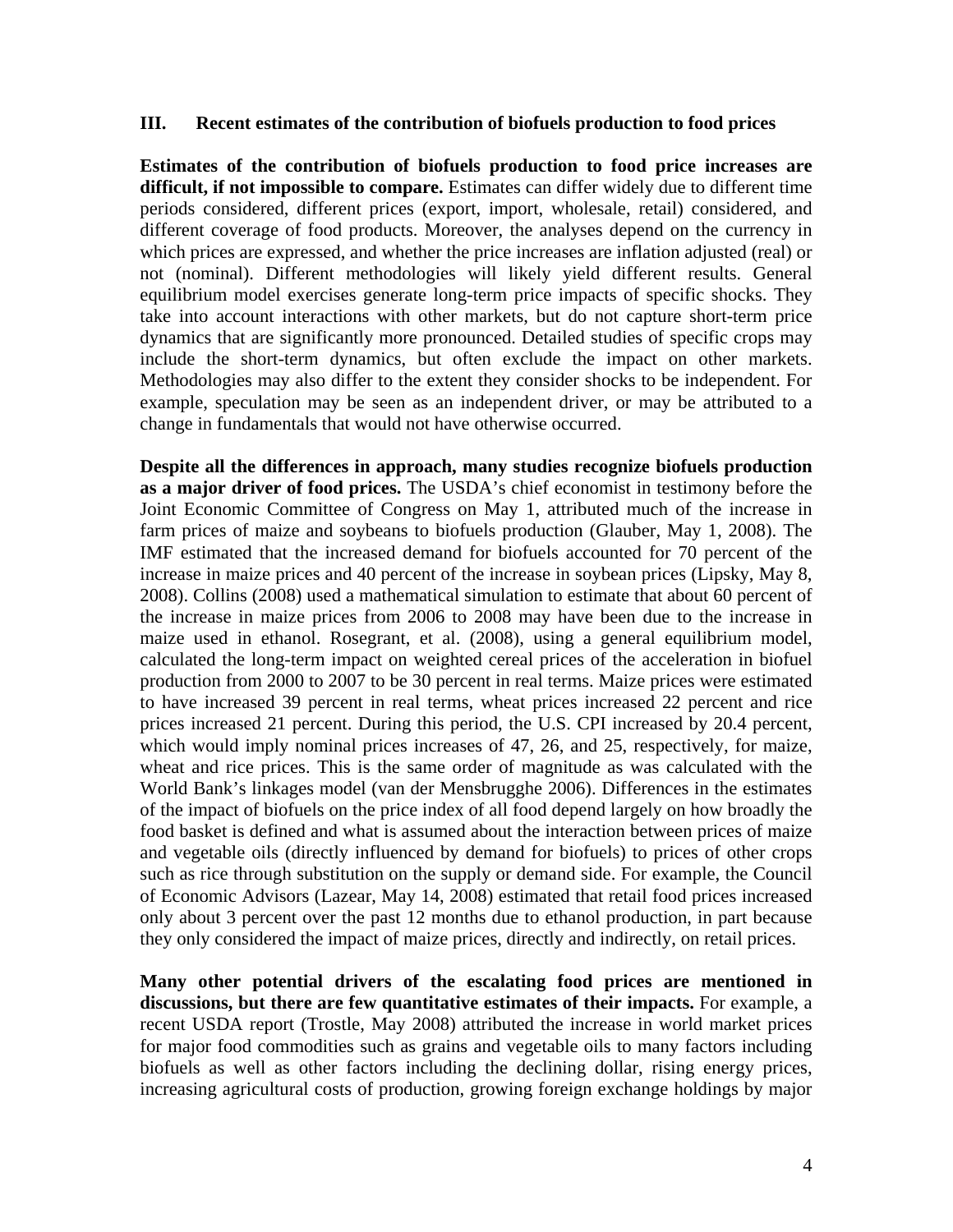food-importing countries, and recent policies by some exporting countries to mitigate their own food-price inflation.

**The methodology used in this paper is ad hoc as it does not use structural models to calculate the driving factors.** Instead, the paper tries to identify a few key factors that have contributed to the increase in food commodities prices and identify other indirect impacts that were the result of scarcity in agricultural markets that was caused by the key drivers. This is an ad hoc approach, but it has the advantage that indirect, difficult-toquantify, and short-term impacts can be explored in detail. The analysis focuses on the increase in individual food crop prices such as maize, wheat, rice oilseeds, and on the index of food commodities prices since 2002. These prices reflect export prices of food commodities, not retail prices or import prices of developing countries, which would be influenced more by freight rates, exchange rates and domestic inflation. The analysis is not forward looking and does not consider how supply would respond to high commodity prices and moderate price increases over time.

### **IV. Estimates of factors contributing to the rise in food commodities prices**

There are a number of factors that have contributed to the rise in food prices. Among these are the increase in energy prices and the related increases in prices of fertilizer and chemicals, which are either produced from energy or are heavy users of energy in their production process. This has increased the cost of production, which ultimately gets reflected in higher food prices. Higher energy prices have also increased the cost of transportation, and increased the incentive to produce biofuels and encouraged policy support for biofuels production. The increase in biofuels production has not only increased demand for food commodities, but also led to large land use changes which reduced supplies of wheat and crops that compete with food commodities used for biofuels. Drought in Australia in 2006 and 2007 and poor crops in Europe in 2007 added to the grain and oilseed price increases, and rapid import demand increases for oilseeds by China to feed its growing livestock and poultry industry contributed to oilseed price increases. Other factors, including the decline of the dollar, and the increased investment in commodities by institutional investors to hedge against inflation and diversify portfolios may have also contributed to the price increases. The remainder of this section will examine these factors.

**High energy prices have contributed about 15-20 percent to higher U.S. food commodities production and transport costs.** Production costs per acre for U.S. corn<sup>[10](#page-5-0)</sup>, soybeans and wheat increased 32.3, 25.6 and 31.4 percent, respectively, from 2002 to 2007, according to the USDA's cost-of-production surveys (USDA 2008b) and forecasts (Table 1). However, yield increases during this period reduced the per bushel cost increases to 17.0, 24.1 and 6.7 percent, respectively. The contribution of the energyintensive components of production costs—fertilizer, chemicals, fuel, lubricants and electricity—were 13.4 percent for corn, 6.7 percent for soybeans and 9.4 percent for wheat per bushel. The production-weighted average increase in the cost of production due to these energy-intensive inputs for these crops was 11.5 percent between 2002 and

<u>.</u>

<span id="page-5-0"></span><sup>&</sup>lt;sup>10</sup> Corn and maize are used interchangeably in this paper.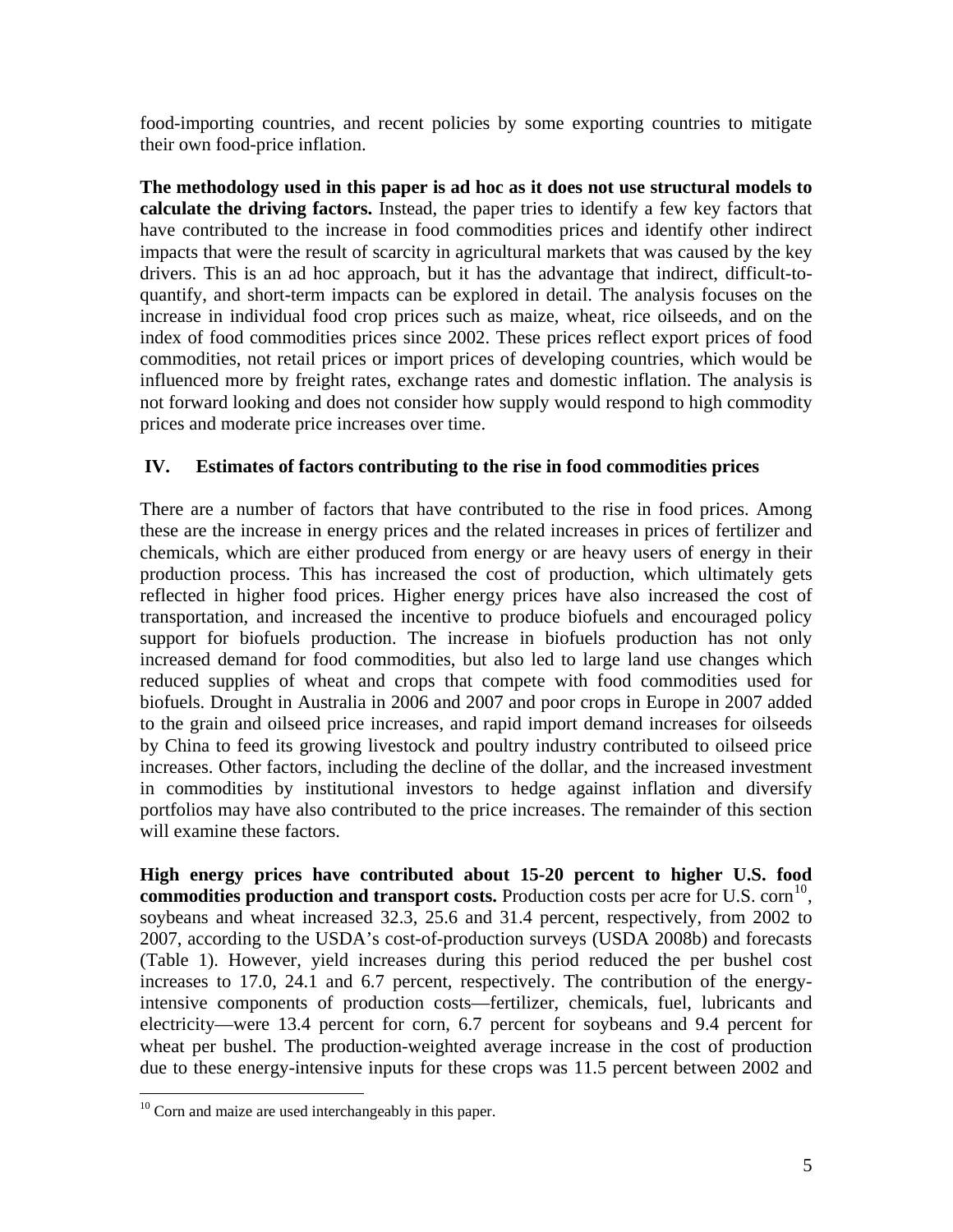2007. In addition to the increase in production costs, transport costs also increased due to higher fuel costs and the margin between domestic and export prices reflect this cost (Table 2). However, these margins also include handling and other charges, such as insurance, which increase with crop prices. The margin for corn between central Illinois cash and the Gulf Ports barge increased from \$0.36 to \$0.72 per bushel for an increase of 15.5 percent, while the margin between Kansas City and the Gulf Ports wheat increased only \$1 per metric ton. An export weighted average of these prices suggests that transport costs could have added as much as 10.2 percent to the export prices of corn and wheat. Comparable data was not available for soybeans. Thus, the combined increase in production costs and transport costs for the major U.S. food commodities—corn, soybeans and wheat—was at most 21.7 percent, and this amount likely overstates the increase, because transport costs are not estimated separately. It therefore seems reasonable to conclude that higher energy and related costs increased export prices of major U.S. food commodities by about 15-20 percent between 2002 and 2007.

|                                 | Corn   |        |       | Soybeans |        | Wheat  |  |
|---------------------------------|--------|--------|-------|----------|--------|--------|--|
|                                 | 2002   | 2007** | 2002  | 2007**   | 2002   | 2007** |  |
| Operating costs:                |        |        |       |          |        |        |  |
| Seed                            | 31.84  | 48.93  | 25.45 | 38.27    | 6.65   | 9.51   |  |
| Fertilizer                      | 42.51  | 93.96  | 6.79  | 13.94    | 17.71  | 33.33  |  |
| Chemicals                       | 26.11  | 24.67  | 17.12 | 14.79    | 7.13   | 9.23   |  |
| Custom operations               | 10.79  | 10.93  | 6.16  | 7.25     | 5.67   | 6.93   |  |
| Fuel*                           | 18.93  | 30.98  | 6.98  | 16.98    | 8.67   | 19.20  |  |
| Repairs                         | 13.91  | 14.86  | 9.76  | 11.93    | 10.15  | 12.78  |  |
| Other                           | 0.22   | 0.12   | 0.63  | 0.15     | 0.61   | 0.34   |  |
| Interest                        | 1.17   | 5.16   | 0.61  | 2.37     | 0.48   | 2.14   |  |
| <b>Total Operating</b>          | 145.48 | 229.61 | 73.5  | 105.68   | 57.07  | 93.46  |  |
| Allocated overhead:             |        |        |       |          |        |        |  |
| Hired labor                     | 3.06   | 2.22   | 1.84  | 2.15     | 2.53   | 2.52   |  |
| Unpaid labor                    | 25.74  | 23.86  | 15.59 | 17.02    | 16.72  | 21.97  |  |
| Capital recovery                | 55.26  | 69.99  | 43.30 | 54.00    | 48.97  | 53.86  |  |
| Land                            | 87.44  | 95.44  | 80.74 | 92.72    | 39.19  | 42.93  |  |
| Taxes & ins.                    | 5.42   | 7.39   | 5.66  | 6.93     | 3.90   | 7.24   |  |
| Overhead                        | 11.91  | 13.83  | 11.37 | 12.90    | 7.25   | 8.78   |  |
| <b>Total Allocated Overhead</b> | 188.83 | 212.73 | 158.5 | 185.72   | 118.56 | 137.3  |  |
| Total Costs (\$per Acre)        | 334.31 | 442.34 | 232   | 291.4    | 175.63 | 230.76 |  |
| Yields                          | 134    | 151.5  | 40    | 40.5     | 27.9   | 34.4   |  |
| Total Cost (\$/bu)              | 2.49   | 2.92   | 5.80  | 7.20     | 6.29   | 6.71   |  |

**Table 1. Cost of production for corn, soybeans and wheat, 2002 vs. 2007 (dollars per acre)** 

Source: USDA Cost of Production Surveys and Forecasts, July 2008. \*Fuels include lubricants and electricity. \*\* is USDA's forecast.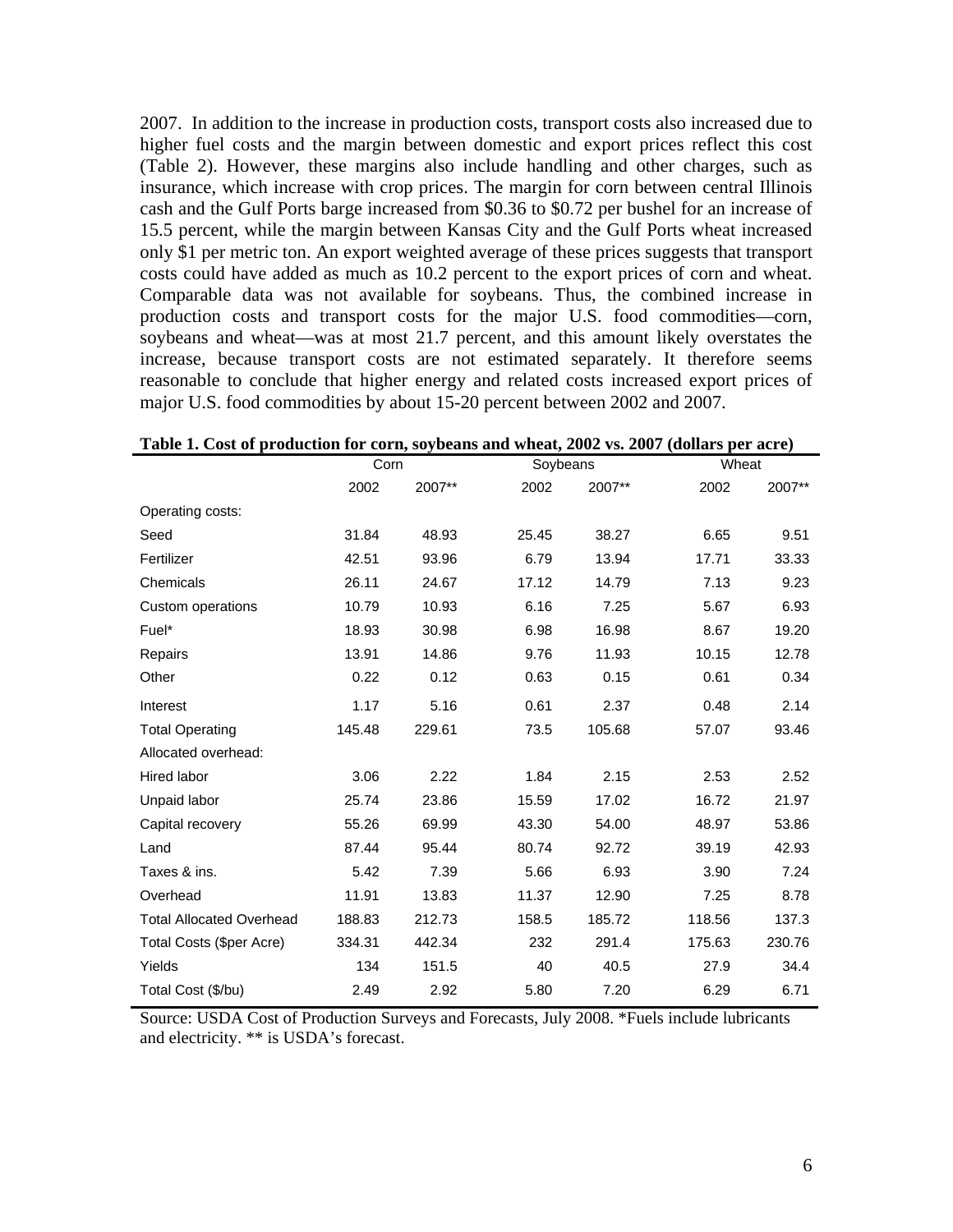| Lavic 2. Margins between major producing areas and the O.S. Guil I of ts. |                            |                  |        |                              |                                |        |  |
|---------------------------------------------------------------------------|----------------------------|------------------|--------|------------------------------|--------------------------------|--------|--|
| Crop                                                                      | Corn prices \$/bu.         |                  |        | Wheat prices \$/metric ton   |                                |        |  |
| year                                                                      | Central Illinois           | <b>Gulf Port</b> | Margin | Kansas<br>City<br><b>HRW</b> | <b>Gulf Port</b><br><b>HRW</b> | Margin |  |
| 2002                                                                      | 2.34                       | 2.70             | 0.36   | 155                          | 160                            | 5.00   |  |
| 2003                                                                      | 2.52                       | 2.94             | 0.42   | 148                          | 156                            | 8.00   |  |
| 2004                                                                      | 1.93                       | 2.48             | 0.55   | 147                          | 151                            | 4.00   |  |
| 2005                                                                      | 2.00                       | 2.69             | 0.69   | 164                          | 168                            | 4.00   |  |
| 2006                                                                      | 3.33                       | 3.94             | 0.61   | 198                          | 204                            | 6.00   |  |
| 2007                                                                      | 4.43                       | 5.16             | 0.72   | 335                          | 341                            | 6.00   |  |
|                                                                           |                            |                  |        |                              |                                |        |  |
|                                                                           | Increase 2002-07 (percent) |                  | 15.53  |                              |                                | 0.65   |  |

| Table 2. Margins between major producing areas and the U.S. Gulf Ports. |  |  |  |
|-------------------------------------------------------------------------|--|--|--|

Source: USDA Feed Grains and Wheat Yearbook Tables, July 2008.

**Increased biofuel production has increased the demand for food commodities**. The use of maize for ethanol grew especially rapidly from 2004 to 2007 and used 70 percent of the increase in global maize production (Figure 3). In contrast, feed use of maize, which accounts for 65 percent of global maize use, grew by only 1.5 percent per year from 2004 to 2007 while ethanol use grew by 36 percent per year. The share of global feed use of total use declined in response to maize price rises from 69 to 64 percent from 2004 to 2007, and from 70 to 67 percent when the feed by-products from biofuel production are included in feed use.<sup>[11](#page-7-0)</sup>

The United States is the largest producer of ethanol from maize and is expected to use about 81 million tons for ethanol in the 2007/08 crop year. Canada, China and the European Union used roughly an additional 5 million tons of maize for ethanol in 2007 (USDA 2008a), bringing the total use of maize for ethanol to 86 million tons, which was about 11 percent of global maize production. The large use of maize for ethanol in the U.S. has important global implications, because the U.S. accounts for about one-third of global maize production and two-thirds of global exports and used 25 percent of its production for ethanol in 2007/08.

**About 7 percent of global vegetable oil supplies were used for biodiesel production in 2007 and about one-third of the increase in consumption from 2004 to 2007 was**  due to biodiesel.<sup>[12](#page-7-1)</sup> The largest biodiesel producers were the European Union, the United States, Argentina, Australia, and Brazil, with a combined use of vegetable oils for biodiesel of about 8.6 million tons in 2007 compared with global vegetable oils production of 132 million tons according to the USDA (2008f). From 2004 to 2007, global consumption of vegetable oils for all uses increased by 20.8 million tons, with food use accounting for 80 percent of total use and 60 percent of the increase. Industrial uses of vegetable oils (which include biodiesel) grew by 15 percent per annum from 2004

<u>.</u>

<span id="page-7-0"></span> $11$  Biofuels production from maize uses only the starch in the maize kernel and 30 percent of the maize kernel remains as by-product called distillers dried grains with soluabales (DDGS) which is a high-protein livestock feed.

<span id="page-7-1"></span> $12$  Data on biodiesel are incomplete and do not allow a precise estimate.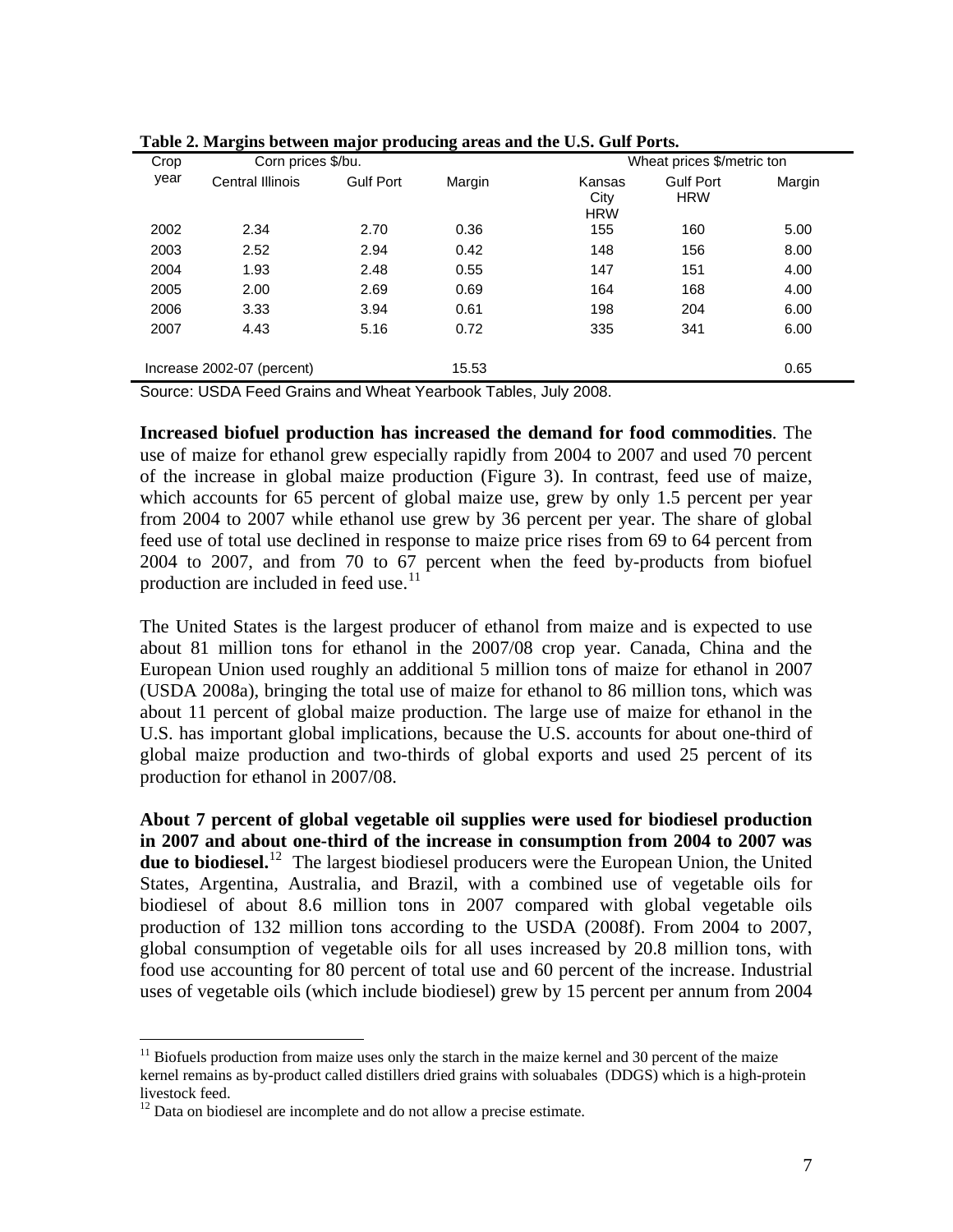to 2007, compared with 4.2 percent per annum for food use. The share of industrial use of total use rose from 14.4 percent in 2004 to 18.7 percent in 2007 (Figure 4).

**Imports of vegetable oils by the EU and U.S. have increased substantially**, with the EU-27 increasing imports from 4.4 to 6.9 million tons from 2000 to 2007 (Figure 5) and the U.S. increasing imports from 1.7 to 2.9 million tons. The large imports coincided with the increase in biodiesel production in the EU-27 from .45 billion gallons in 2004 to 1.9 billion gallons in 2007 and from .03 billion gallons in the U.S. in 2004 to an estimated .44 billion gallons in 2007.



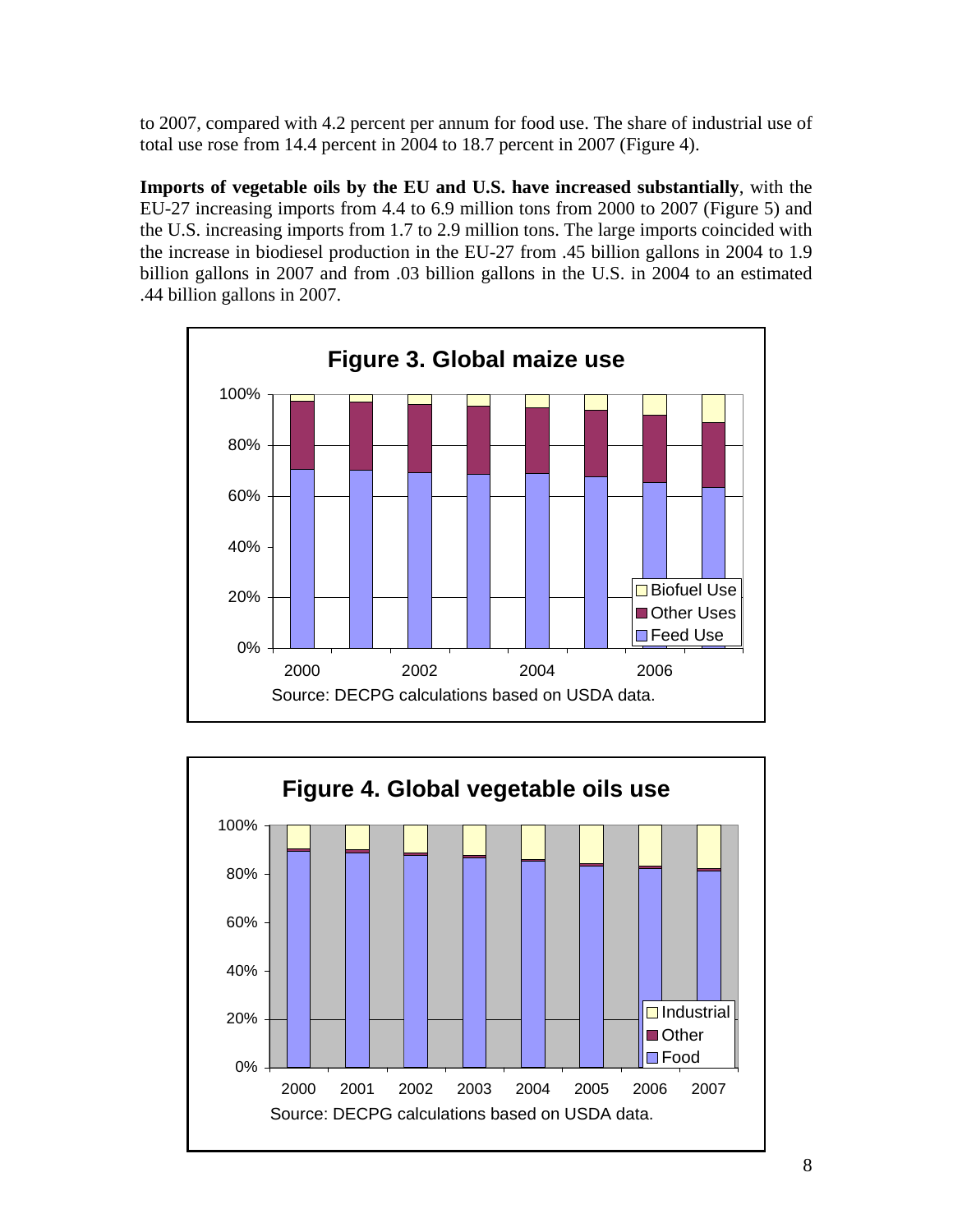

**Brazilian ethanol production from sugar cane has not contributed appreciably to the recent increase in food commodities prices,** because Brazilian sugar cane production has increased rapidly and sugar exports have nearly tripled since 2000. Brazil uses approximately half of its sugar cane to produce ethanol for domestic consumption and exports and the other half to produce sugar. The increase in cane production has been large enough to allow sugar production to increase from 17.1 million tons in 2000 to 32.1 million tons in 2007 and exports to increase from 7.7 million tons to 20.6 million tons. Brazil's share of global sugar exports increased from 20 percent in 2000 to 40 percent in 2007, and that was sufficient to keep sugar price increases small except for 2005 and early 2006 when Brazil and Thailand had poor crops due to drought.

**The increases in biofuels production in the EU, U.S. and most other biofuelproducing countries have been driven by subsidies and mandates.** The U.S. has a tax credit available to blenders of ethanol of \$0.51 per gallon and an import tariff of \$0.54 per gallon, as well as a biodiesel blenders tax credit \$1.00 per gallon. The U.S. mandated 7.5 billion gallons of renewable fuels by 2012 in its 2005 legislation and raised the mandate to 15 billion gallons of ethanol from conventional sources (maize) by 2022 and 1.0 billion gallons of biodiesel by 2012 in energy legislation passed in late-2007. The new U.S. mandates will require ethanol production to more than double and biodiesel production to triple if they are met from domestic production. The EU has a specific tariff of  $\bigoplus$ .192/liter of ethanol ( $\bigoplus$ .727 or about \$1.10 per gallon) and an ad valorem duty of 6.5 percent on biodiesel. EU member states are permitted to exempt or reduce excise taxes on biofuels, and several EU member states have introduced mandatory blending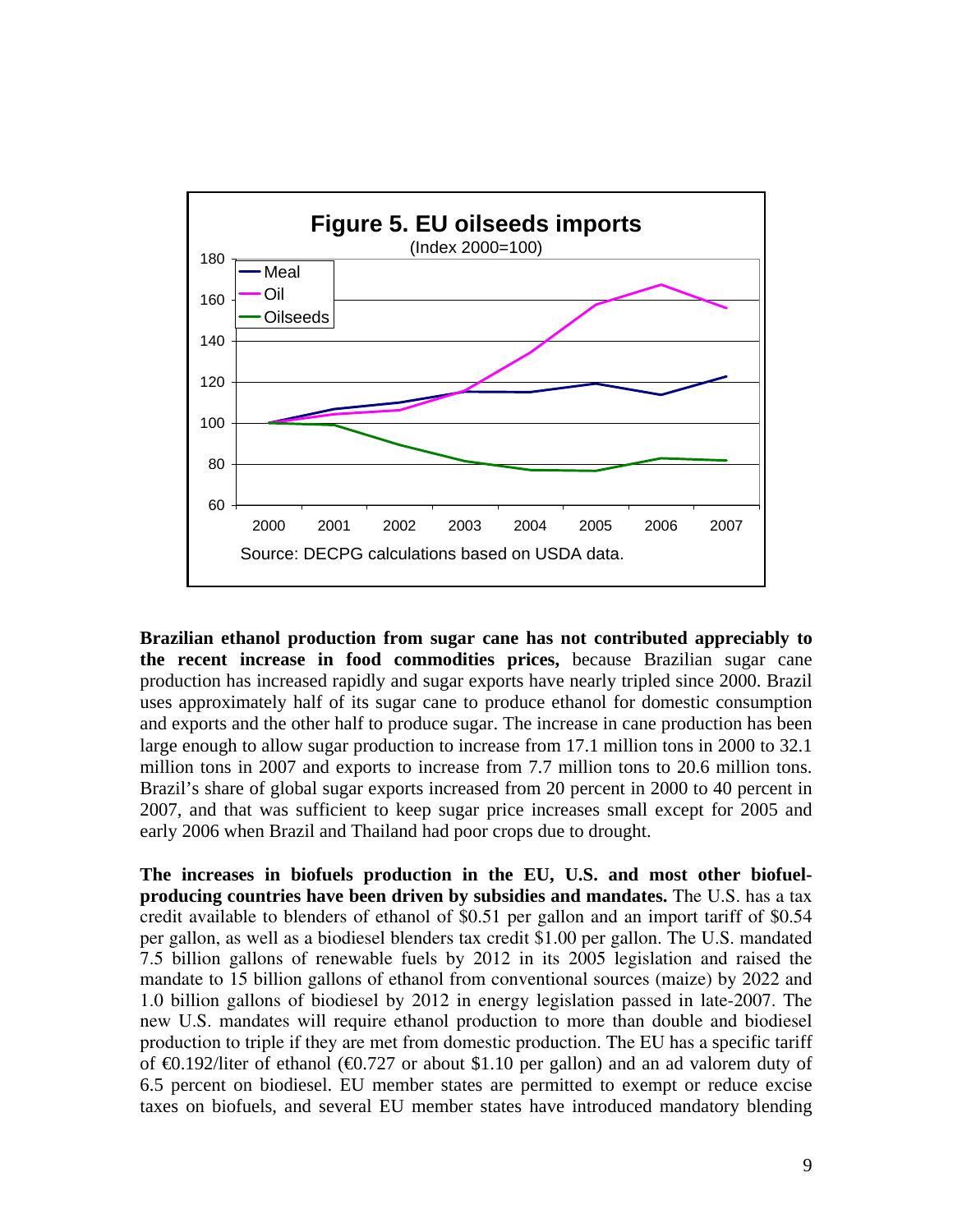requirements. Individual member states have also provided generous excise tax concessions without limit, and Germany for example, has provided tax exemptions of  $\Theta$ .4704/ (\$0.64) per liter of biodiesel and  $\Theta$ .6545 (\$0.88) per liter of ethanol prior to new legislation in 2006 (Kojima, Mitchell and Ward, 2007; Global Subsidies Initiative 2008). These strong incentives and mandates encouraged the rapid expansion of biofuels in both the EU and U.S.

**The EU began to rapidly expand biodiesel production after the EU directive on biofuels** (2003/03/EC) entered into effect in October 2001 stipulating that national measures must be taken by EU countries aimed at replacing 5.75 percent of all transport fossil fuels with biofuels by 2010. This led to an increase in biodiesel production from 0.28 billion gallons in 2001 to 1.78 billion gallons in 2007 (FAPRI 2008). Rapeseed was the primary feedstock, followed by soybean oil and sunflower oil. The combined use of vegetable oils for biodiesel was 6.1 million tons in 2007 compared with about 1.0 million tons in 2001.

**The U.S. expanded its biodiesel production following legislation passed in 2004** which took effect in January 2005, providing an excise tax credit of US\$1.00 per gallon of biodiesel made from agricultural products. This contributed to an increase in biodiesel production in the U.S. from 0.03 billion gallons in 2005 to .44 billion gallons in 2007 and used 3.0 million tons of soybean oil and 0.3 million tons of other fats and oils. These two policies encouraged the rapid expansion of oilseeds production for biodiesel and contributed to the surge in vegetable oils prices, with annual average soybean oil prices rising from \$354/ton in 2001 to \$881 per ton in 2007. Monthly soybean oil prices rose to \$1,522/ton in June 2008. Since oilseeds are close substitutes and prices highly correlated, this led to similar increases in other oilseeds prices.

**Land use changes due to expanded biofuel's feedstock production have been large and have led to reduced production of other crops.** The U.S. expanded maize area 23 percent in 2007 in response to high maize prices and rapid demand growth for maize for ethanol production. This expansion resulted in a 16 percent decline



in soybean area (Figure 6) which reduced soybean production and contributed to a 75 percent rise in soybean prices between April 2007 and April 2008.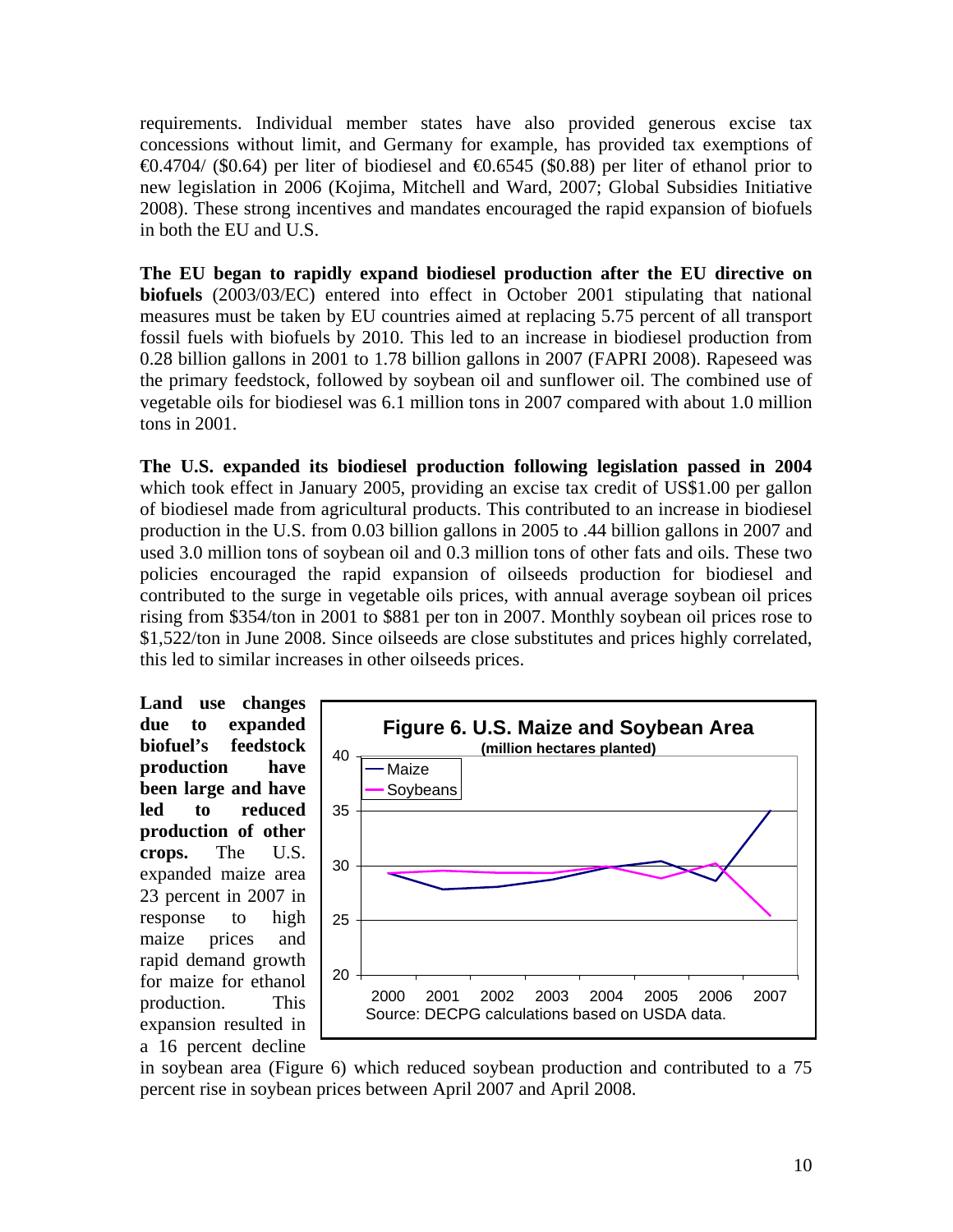**While maize displaced soybeans in the U.S., other oilseeds displaced wheat in the EU and other wheat exporting countries.** The expansion of biodiesel production in the EU diverted land from wheat and slowed the increase in wheat production which would have otherwise kept wheat stocks higher. In response to the increased demand and rising prices for oilseeds, land planted to oilseeds increased, especially rapeseed and to a lesser extent sunflower. The increase was primarily in the countries that are also major wheat exporters such as Argentina, Canada, the EU, Russia and Ukraine. Oilseeds and wheat are grown under similar climatic conditions and in similar areas and most of the expansion of rapeseed and sunflower displaced wheat or was on land that could have grown wheat. The 8 largest wheat exporting countries<sup>[13](#page-11-0)</sup> expanded area in rapeseed and sunflower by 36 percent (8.4 million hectares) between 2001 and 2007 while wheat area fell by 1.0 percent (Figure 7). The wheat production potential of this land was 26 million tons in 2007 based on average wheat yields in each country, and the cumulative wheat production potential of that land totaled 92 million tons from 2002 to 2007. To illustrate the impact of this land shift on wheat stocks, Figure 8 shows the simulated wheat stocks compared to actual wheat stocks if the land planted to rapeseed and sunflower had been planted to wheat and if wheat stocks had increased by the same amounts. The simulation shows that wheat stocks would have been almost as large in 2007 as in 2001 rather than lower by almost half. Figure 9 shows the relationship between wheat stocks and prices.



 $\overline{a}$ 

<span id="page-11-0"></span><sup>&</sup>lt;sup>13</sup> Eight countries and groups accounted for 90 percent of global wheat exports during 2005-07. These countries and their shares were: U.S. 25.4%. Canada 15.3%, EU-27 11.9%, Russian Federation 9.8%, Australia 9.3%, Argentina 8.8%, Kazakhstan 6.0% and Ukraine 3.2%.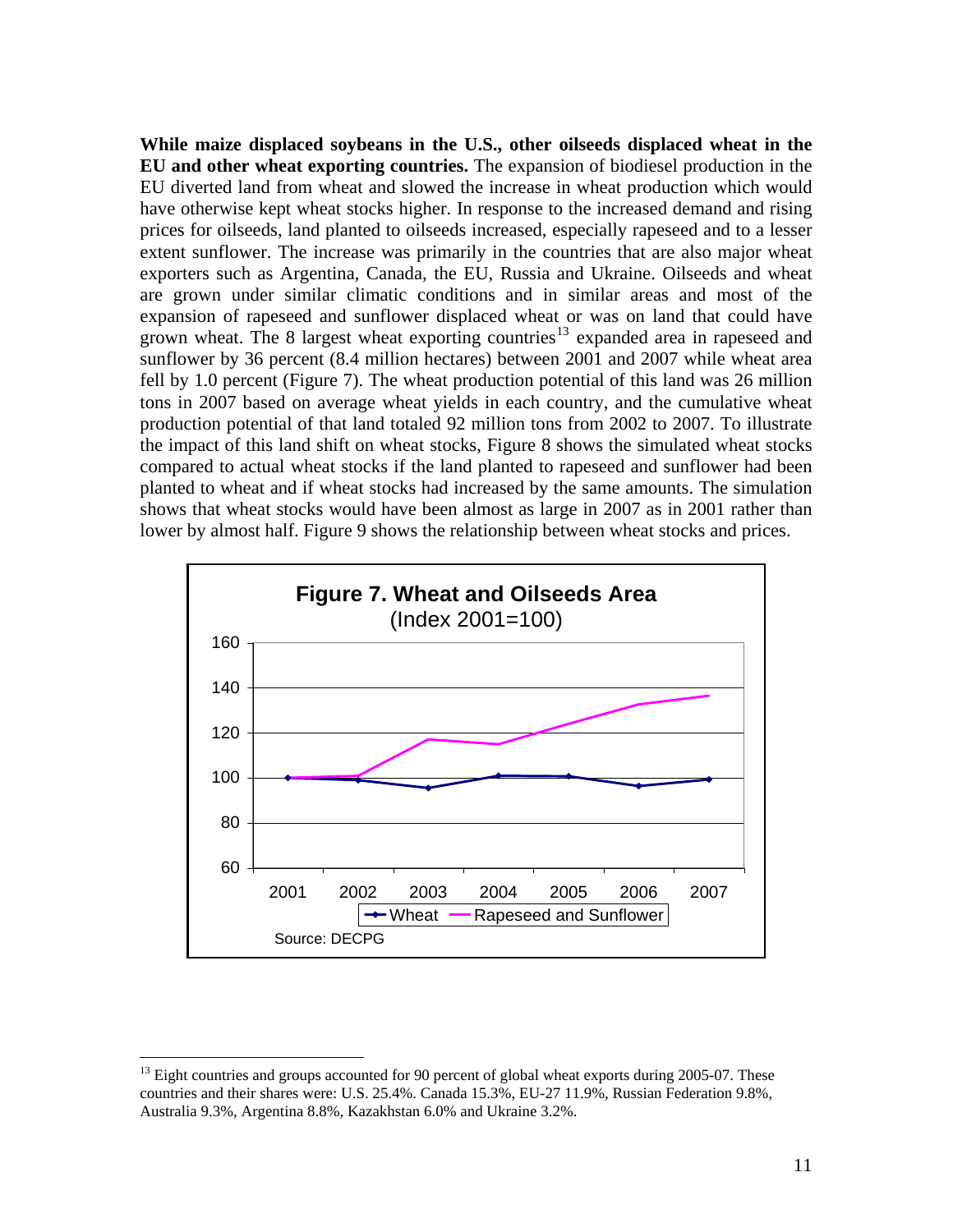

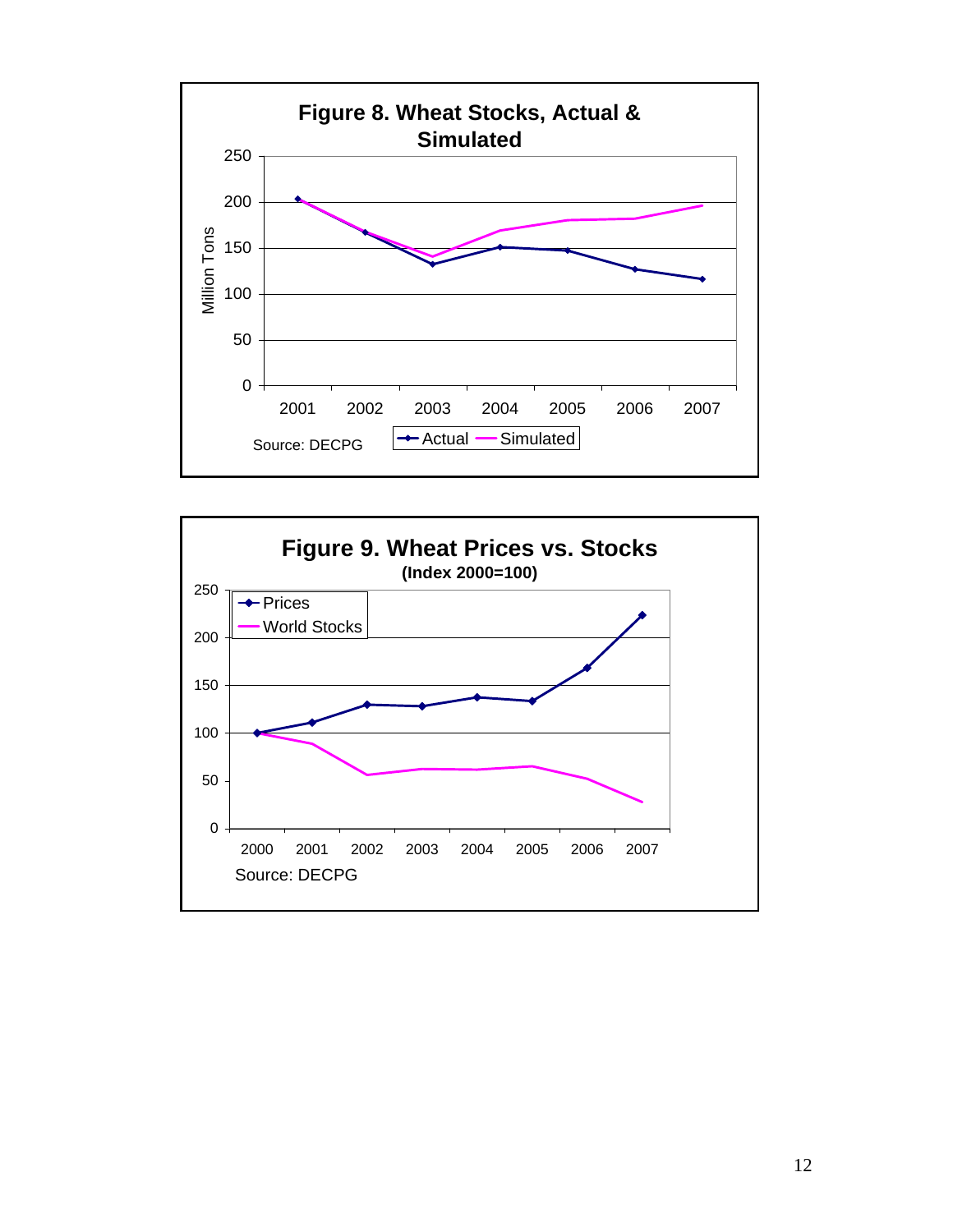**Export bans and restrictions fueled the price increases by restricting access to supplies.** A number of countries have imposed export restrictions or bans on grain exports to contain domestic price increases. These include Argentina, India, Kazakhstan, Pakistan, Ukraine, Russia and Vietnam. The impact of these bans or restrictions is illustrated in Figure 10 which shows Thailand's rice export price in the weeks prior to and after India banned rice exports on October 9, 2007. According to the USDA (USDA 2007) and the International Grains Council (2007), there were no other important market developments at that time that could account for the subsequent rice price increases. The USDA had projected India to export 4.1 million tons in the month prior to the ban and that was revised to 3.4 million tons in the month following the ban. The ban on exports led to a steady increase in prices over the following weeks. While it is probably not correct to say that all of the price increases were due to the ban, it likely focused attention on the market fundamentals and the rise in wheat prices and caused market participants to reconsider their imports and exports.



**Rice is not used for biofuels, but the increase in prices of other commodities contributed to the rapid rise in rice prices.** Rice prices almost tripled from January to April 2008 despite little change in production or stocks. This increase was mostly in response to the surge in wheat prices in 2007 (up 88 percent from January to December) which raised concerns about the adequacy of global grain supplies and encouraged several countries to ban rice exports to protect consumers from international price increases, and caused others to increase imports.

**Weather-related production shortfalls have been identified as a major factor underpinning world cereals prices**, especially in Australia, U.S., EU, Canada, Russia and Ukraine (OECD-FAO 2007). The back-to-back droughts in Australia in 2006 and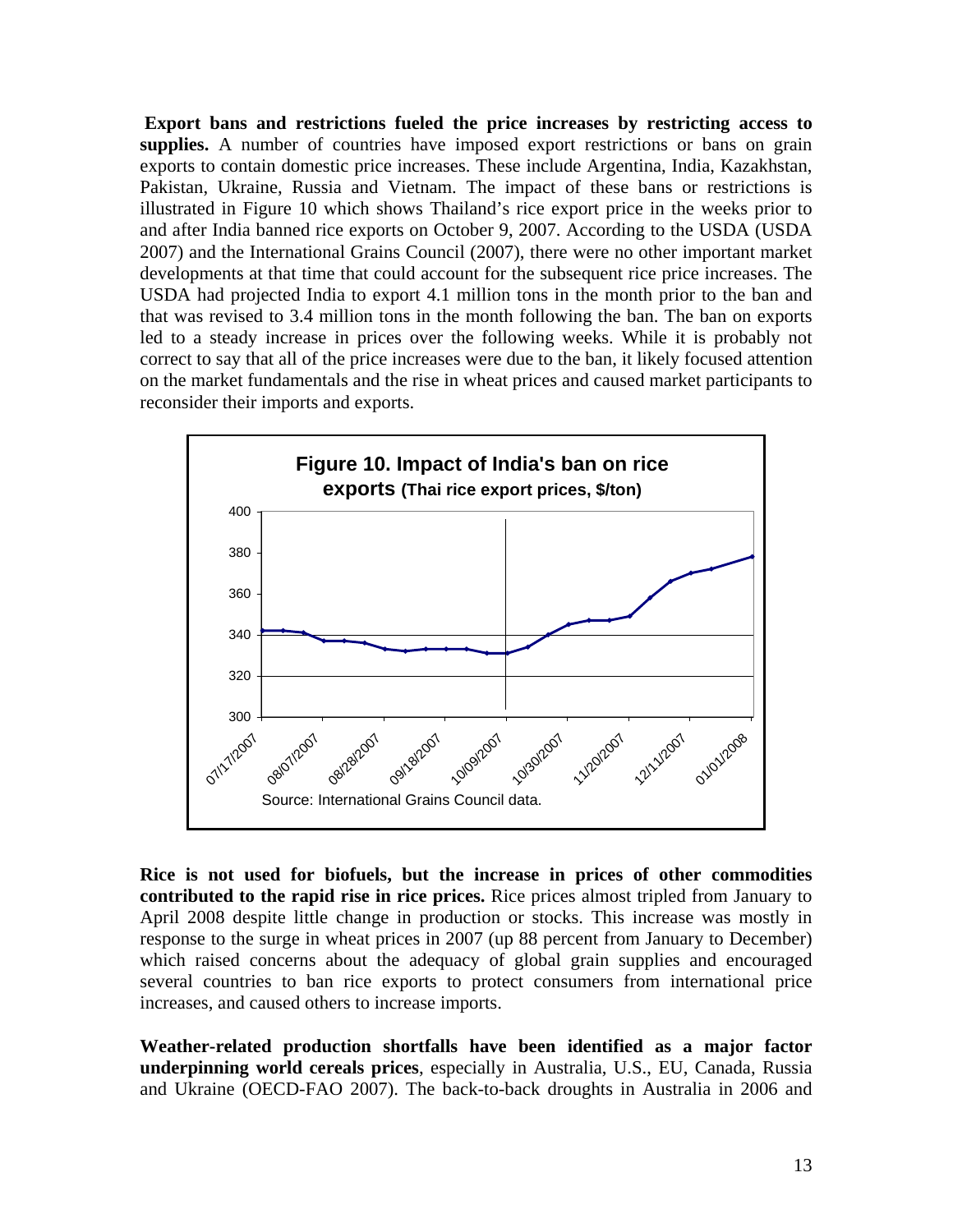2007 reduced grain exports by an average of 9.2 million tons per year compared with 2005, and poor crops in the EU and Ukraine reduced their exports by an additional 10 million tons in 2007. However, these declines were more than offset by large crops in Argentina, Kazakhstan, Russia and the U.S. Total grain exports from these countries in 2007 increased by about 22 million tons compared with 2006. Global grain production *did* decline by 1.3 percent in 2006 but it then increased 4.7 percent in 2007. Thus the production shortfall in grains would not, by itself, have been a major contributor to the increase in grain prices. But when combined with large increases in biofuels production, land use changes, and stock declines it undoubtedly contributed to higher prices. The production shortfall was most significant in wheat, where global production declined 4.5 percent in 2006 and then increased only 2 percent in 2007. Global oilseed production rose 5.4 percent in 2006/07 and declined 3.4 percent in 2007/08.

**Rapid income growth in developing countries has not led to large increases in global grain consumption and was not a major factor responsible for the large grain price increases.** However, it has contributed to increased oilseed demand and higher oilseed prices as China increased soybean imports for its livestock and poultry industry. Both China and India have been net grain exporters since 2000, although exports have declined as consumption has increased. Global consumption of wheat and rice grew by only 0.8 and 1.0 percent per annum, respectively, from 2000 to 2007 while maize consumption grew by 2.1 percent (excluding the demand for biofuels in the U.S.) as shown in Figure 11. This was slower than demand growth during 1995-2000 when wheat, rice and maize consumption increased by 1.4, 1.4 and 2.6 percent per annum, respectively.

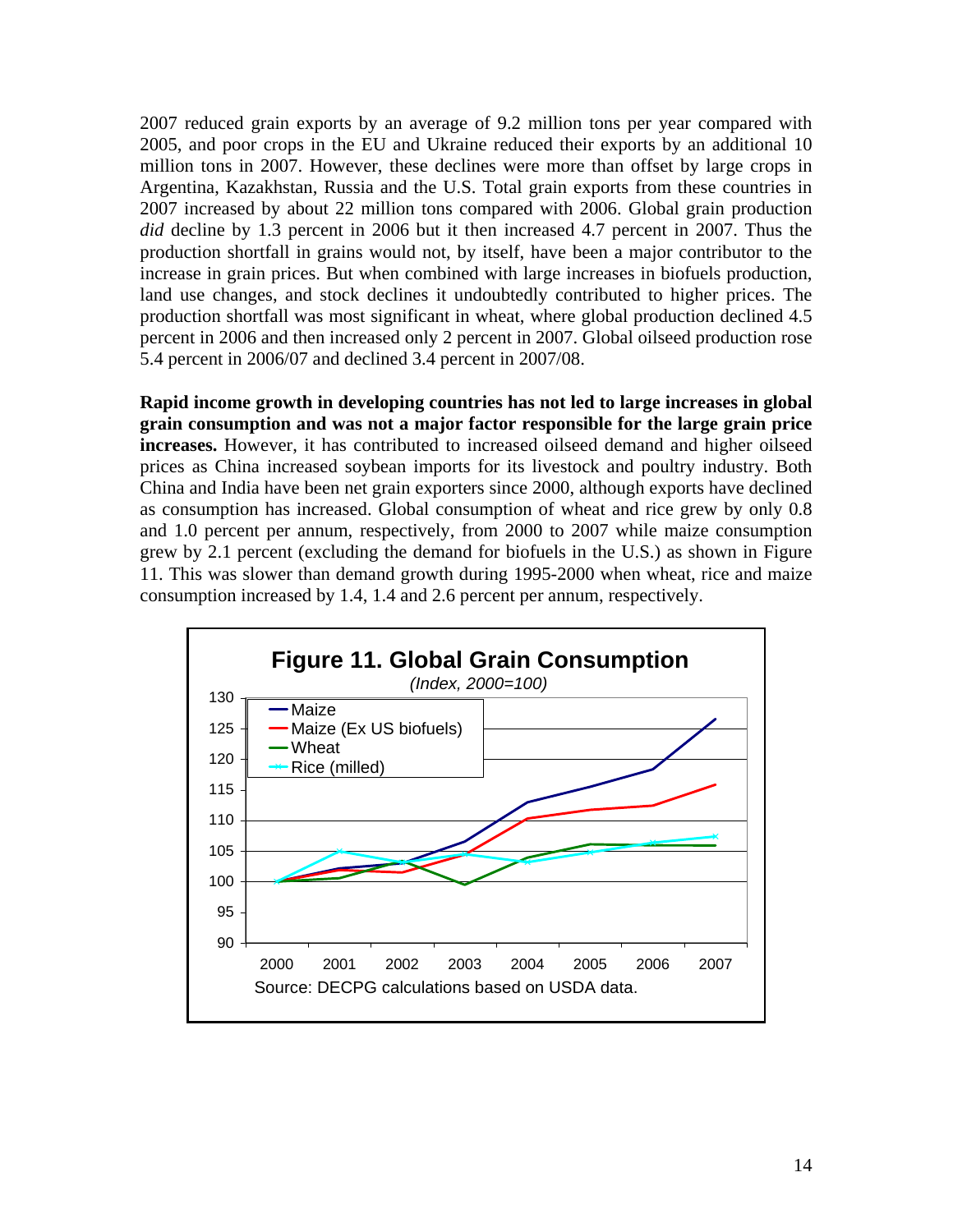**Other factors, such as the decline of the dollar contributed to food commodity price increases.** The U.S. dollar depreciated about 35 percent against the euro from January 2002 to June 2008, and the depreciation of the dollar has been shown to increase dollar commodity prices with an elasticity between 0.5 and 1.0 (Gilbert 1989, Baffes 1997). However the dollar depreciated much less against most Asian currencies and a tradeweighted real exchange rate for U.S. bulk agricultural exports computed by the USDA (USDA 2008h) depreciated only 26 percent during that period. The elasticity should be less than 1.0, because the exchange rate does not pass-through completely in many countries due to policies (Shane and Liefert 2007). A comparison of the real tradeweighted exchange rate and the index of food prices (Figure 12) shows a general correspondence between dollar depreciation and food price increases. If the elasticity is taken as the mid-point of the range from 0.5 to 1.0, the increase in food prices due to the decline of the dollar would have been about 20 percent (26% x 0.75) between January 2002 and June 2008.



**Speculative and investor activity has also increased and could have contributed to food price increases.** A reflection of this increased activity was the quadrupling of the number of wheat futures contacts traded on the Chicago Board of Trade from 2002 to 2006 as shown in Figure 13. However, the increase in futures contracts does not coincide closely with the increase in wheat prices, which raises doubts about the impact on prices. The impact on prices is hard to quantify and most studies do not find that such activity changes prices from the levels which would have prevailed without such activity (Gilbert 2007), however, they may change the rate of adjustment to a new equilibrium when fundamental factors change.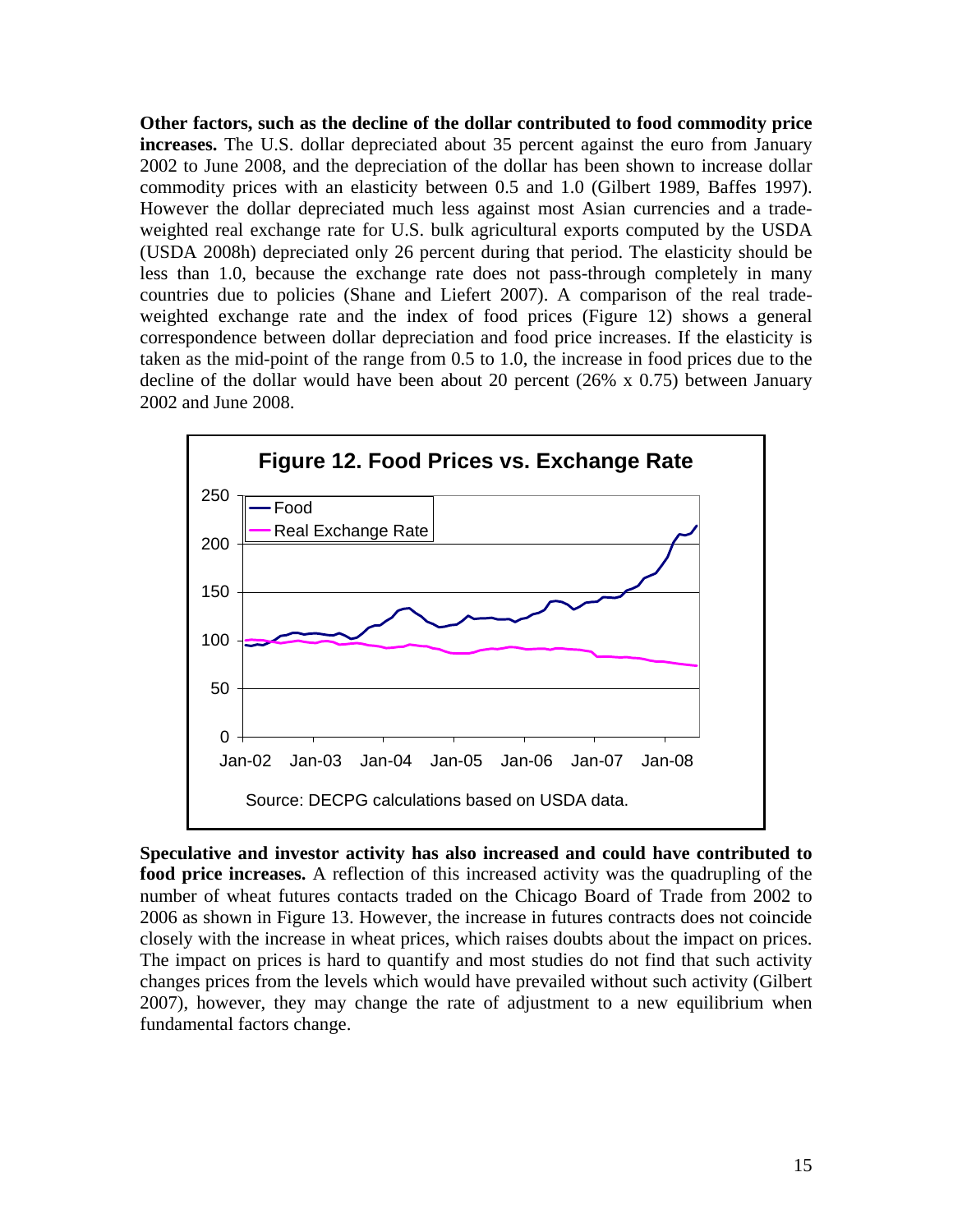

#### **V. Summary and Conclusions**

The increase in internationally traded food prices from January 2002 to June 2008 was caused by a confluence of factors, but the most important was the large increase in biofuels production from grains and oilseeds in the U.S. and EU. Without these increases, global wheat and maize stocks would not have declined appreciably and price increases due to other factors would have been moderate. Land use changes in wheat exporting countries in response to increased plantings of oilseeds for biodiesel production limited expansion of wheat production that could have otherwise prevented the large declines in global wheat stocks and the resulting rise in wheat prices. The rapid rise in oilseed prices was caused mostly by demand for biodiesel production in response to incentives provided by policy changes in the EU beginning in 2001 and in the U.S. beginning in 2004. The large increase in rice prices was largely a response to the increase in wheat prices rather than to changes in rice production or stocks, and was thus indirectly related to the increase in biofuels. Recent export bans on grains and speculative activity would probably not have occurred without the large price increases due to biofuels production because they were largely responses to rising prices. Higher energy and fertilizer prices would have still increased crop production costs by about 15-20 percentage points in the U.S. and lesser amounts in countries with less intensive production practices. The backto-back droughts in Australia would not have had a large impact because they only reduced global grain exports by about 4 percent and other exporters would normally have been able to offset this loss. The decline of the dollar has contributed about 20 percentage points to the rise in dollar food prices.

Thus, the combination of higher energy prices and related increases in fertilizer prices and transport costs, and dollar weakness caused food prices to rise by about 35-40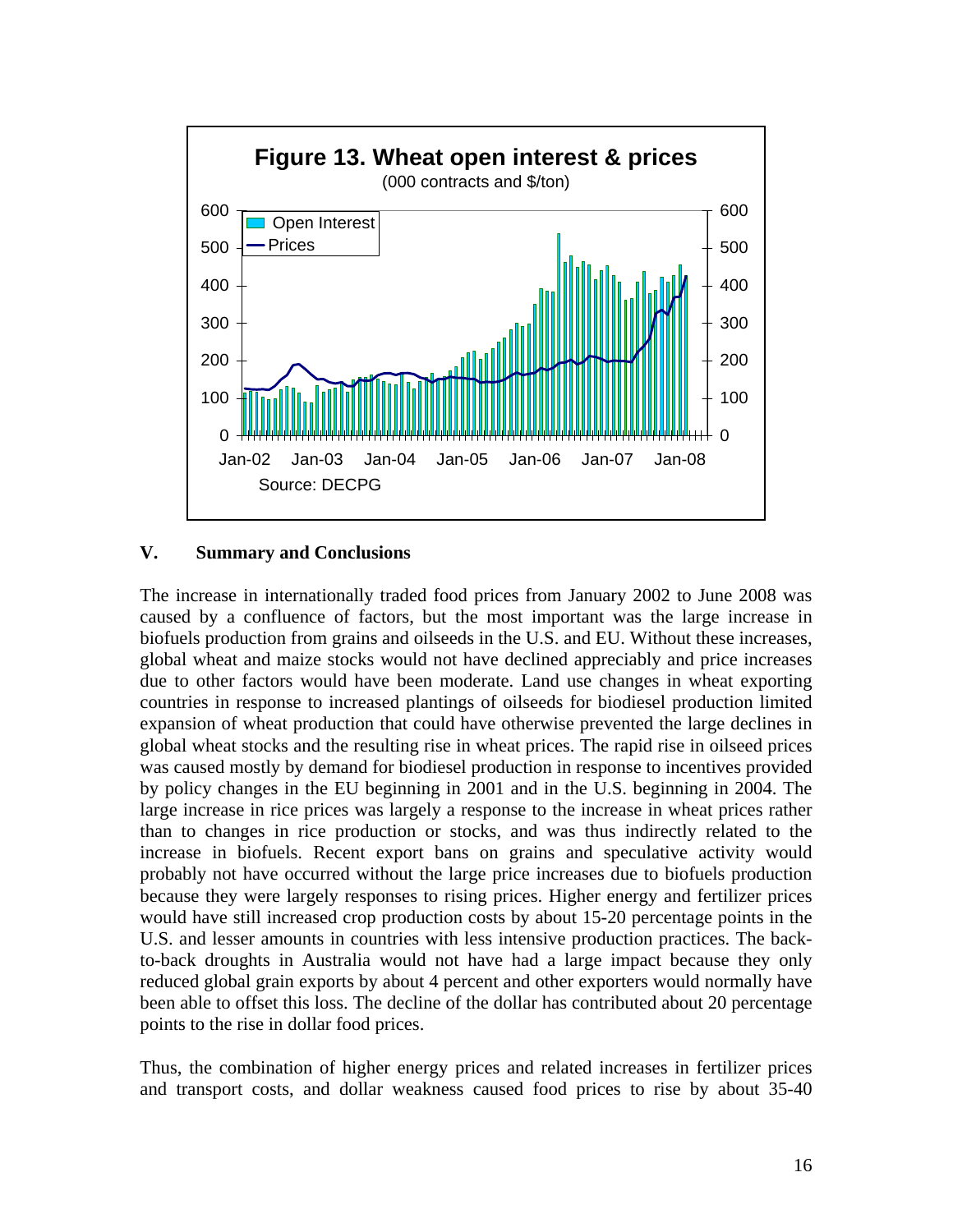percentage points from January 2002 until June 2008. These factors explain 25-30 percent of the total price increase, and most of the remaining 70-75 percent increase in food commodities prices was due to biofuels and the related consequences of low grain stocks, large land use shifts, speculative activity and export bans. It is difficult, if not impossible, to compare these estimates with estimates from other studies because of different methodologies, widely different time periods considered, different prices compared, and different food products examined, however most other studies have also recognized biofuels production as a major factor driving food prices. The increase in grain consumption in developing countries has been moderate and did not lead to large price increases. Growth in global grain consumption (excluding biofuels) was only 1.7 percent per annum from 2000 to 2007, while yields grew by 1.3 percent and area grew by 0.4 percent, which would have kept global demand and supply roughly in balance. This was slower than growth during 1995-2000 when wheat, rice and maize consumption increased by 1.4, 1.4 and 2.6 percent per annum, respectively.

The large increases in biofuels production in the U.S. and EU were supported by subsidies, mandates, and tariffs on imports. Without these policies, biofuels production would have been lower and food commodity price increases would have been smaller. Biofuels production from sugar cane in Brazil is lower-cost than biofuels production in the U.S. or EU and has not raised sugar prices significantly because sugar cane production has grown fast enough to meet both the demand for sugar and ethanol. Removing tariffs on ethanol imports in the U.S. and EU would allow more efficient producers such as Brazil and other developing countries, including many African countries, to produce ethanol profitably for export to meet the mandates in the U.S. and EU. Biofuels policies which subsidize production need to be reconsidered in light of their impact on food prices.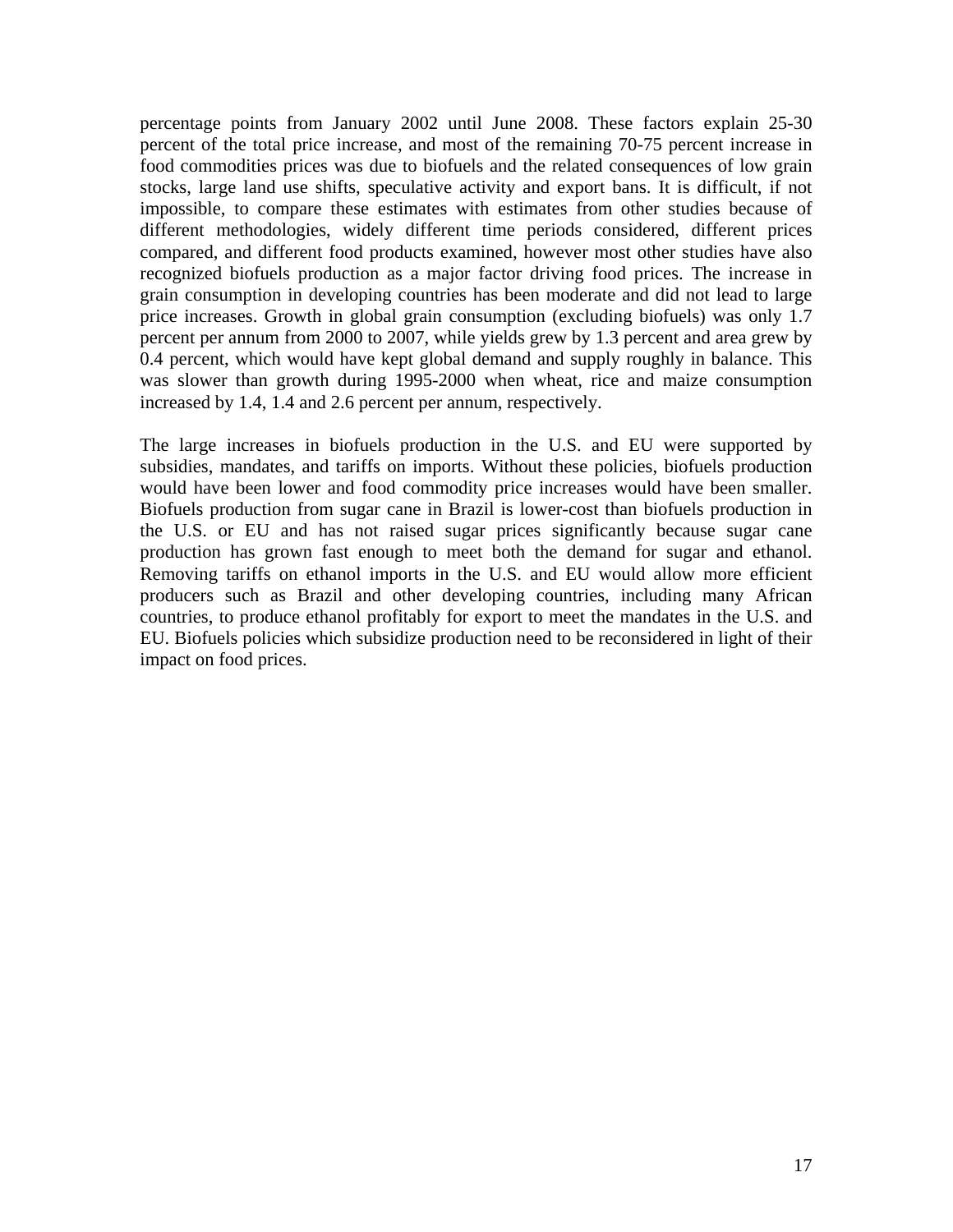#### **References**

ABARE, "Australian commodities," March 2008. [http://www.abare.gov.au/publications\\_html/ac/ac\\_08/ac\\_march08.pdf](http://www.abare.gov.au/publications_html/ac/ac_08/ac_march08.pdf)

Baffes, John. "Explaining Stationary Variable with Non-stationary Regressors." Applied Economics Letters, 4(1997):69-75.

Collins, Keith, "The Role of Biofuels and Other Factors in Increasing Farm and Food Prices: A Review of Recent Development with a Focus on Feed Grain Markets and Market Prospects," June 19, 2008.

FAO, "Crop Prospects and Food Situation," February 2008. <http://www.fao.org/giews/english/cpfs/index.htm>

FAO, "Growing demand on agriculture and rising prices of commodities," February 2008. <http://www.ifad.org/events/gc/31/roundtable/food.pdf>

FAPRI, US Baseline Briefing Book, March 2008. [http://www.fapri.missouri.edu/outreach/publications/2008/FAPRI\\_MU\\_Report\\_03\\_08.pd](http://www.fapri.missouri.edu/outreach/publications/2008/FAPRI_MU_Report_03_08.pd)

FAPRI, "The Energy Independence Act of 2007: Preliminary Evaluations of Selected Provisions," January 2008. [http://www.fapri.missouri.edu/outreach/publications/2008/FAPRI\\_MU\\_Report\\_01\\_08.pdf](http://www.fapri.missouri.edu/outreach/publications/2008/FAPRI_MU_Report_01_08.pdf)

Glauber, Joseph, USDA Chief Economist, in testimony before the Joint Economic committee of Congress on May 1, 2008.

Gilbert, Christopher, "How Should Governments React to High Food Prices?" manuscript, July 2008.

Gilbert, Christopher, "Commodity Speculation and Commodity Investmetns," manuscript, October 2007.

Gilbert, Christopher. "The Impact of Exchange Rate Changes and Developing Country Debt on Commodity Prices." Economic Journal, 99(1989):773-784.

Global Subsidies Initiative, International Institute for Sustainable Development, Geneva, Switzerland, 2008.<http://www.globalsubsidies.org/en/research/biofuel-subsidies>.

IFPRI, von Braun, J. "The World Food Situation: New Driving Forces and Required Actions," IFPRI, December 2007.<http://www.ifpri.org/pubs/fpr/pr18.pdf>

International Grains Council, "Grain Market Indicators," October 2007.

Lazear, Edward, "White House Disputes Role of Biofuels in Food Prices," Associated Press, May 15, 2008.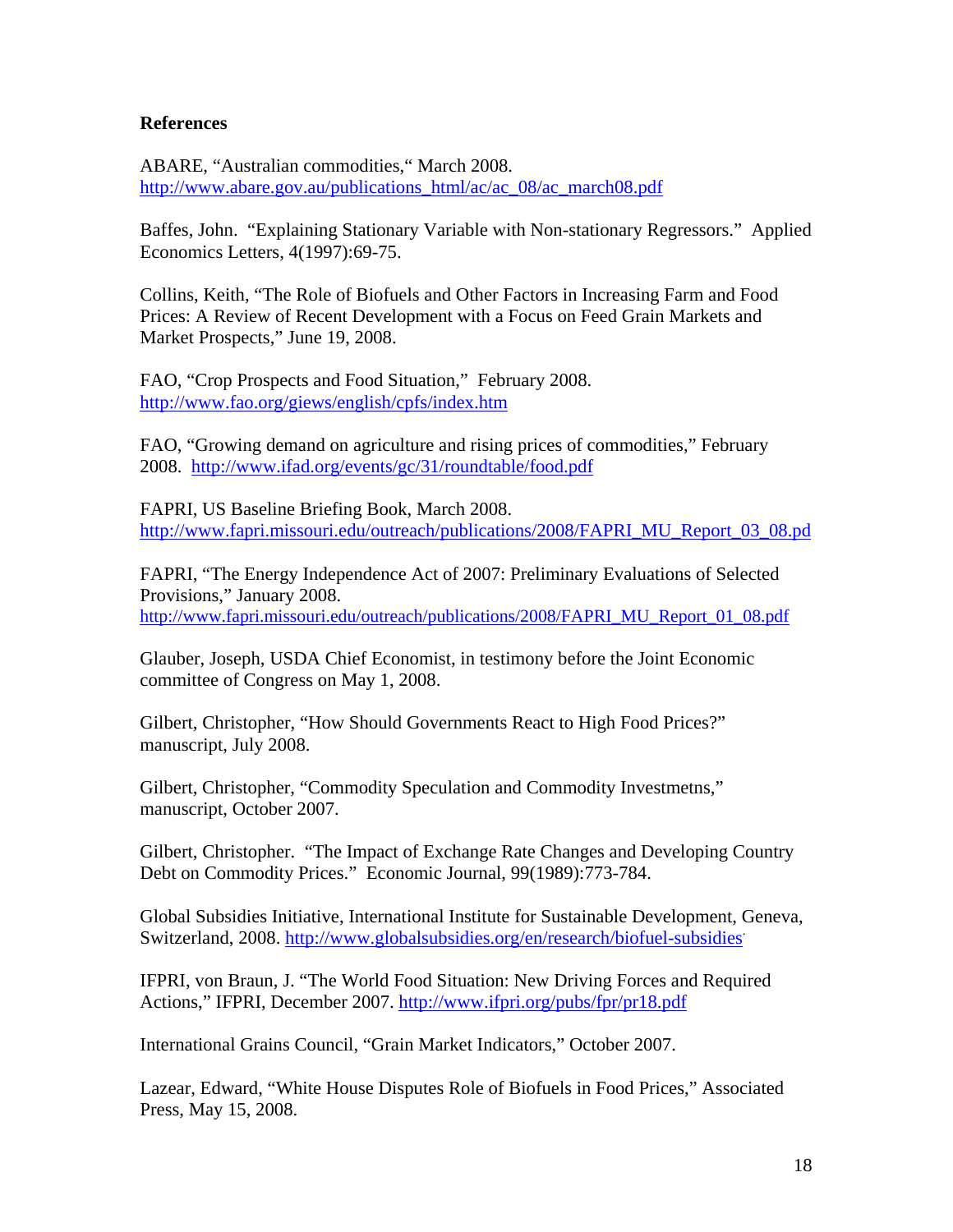Lipsky, John, First Deputy Managing Director, IMF, Commodity Prices and Global Inflation, Remarks At the Council on Foreign Relations, New York City, May 8, 2008.

Mitchell, Donald, "The Case for Higher Grain Prices," April 2007.

OECD-FAO, "Agricultural Outlook 2007-2016," 2007. <http://www.oecd.org/dataoecd/6/10/38893266.pdf>

Rosegrant, Mark W., Tingju Zhu, Siwa Msangi, Timothy Sulser, "The Impact of Biofuel Production on World Cereal Prices, International Food Policy Research Institute, Washington, D.C., unpublished paper quoted with permission July 2008.

Shane, Mathew and William Liefert, "Weaker Dollar Strengthens U.S. Agriculrue," Amber Waves, February 2007.

Steenblick, Ron, personal communication, July 2008.

U.S. Bureau of Labor Statistics, Consumer Prices, July 2008.

USDA, GAIN, "Thailand Grain and Feed Report Intervention Policy Overhauled," November 2006. <http://www.fas.usda.gov/gainfiles/200611/146249481.pdf>

USDA, 2007. "Grain: World Markets and Trade," October 2007.

U. S. Department of Agriculture (USDA), 2008a. "Agricultural Projections to 2017," February 2008.<http://www.ers.usda.gov/Publications/OCE081/OCE20081.pdf>

–——. 2008b. Cost-of-Production Forecasts, Data Sets. <http://www.ers.usda.gov/Data/CostsAndReturns/>

–——. 2008c. GAIN report, "Grain and feed annual report," February 2008. <http://www.fas.usda.gov/gainfiles/200802/146293727.pdf>

–——. 2008d. "Grain and Oilseeds Outlook, February 22, 2008", Agricultural Outlook Forum, February 22, 2008. <http://www.usda.gov/oce/forum/2008Speeches/Commodity/GrainsandOilseeds.pdf>

–——. 2008e. "Grain: World Markets and Trade," March 2008. <http://www.fas.usda.gov/grain/circular/2008/03-08/graintoc.asp>

–——. 2008f. PS&D online database, March 2008.

–——. 2008g. "Oilseeds: World Markets and Trade," March 2008. <http://www.fas.usda.gov/oilseeds/circular/Current.asp>